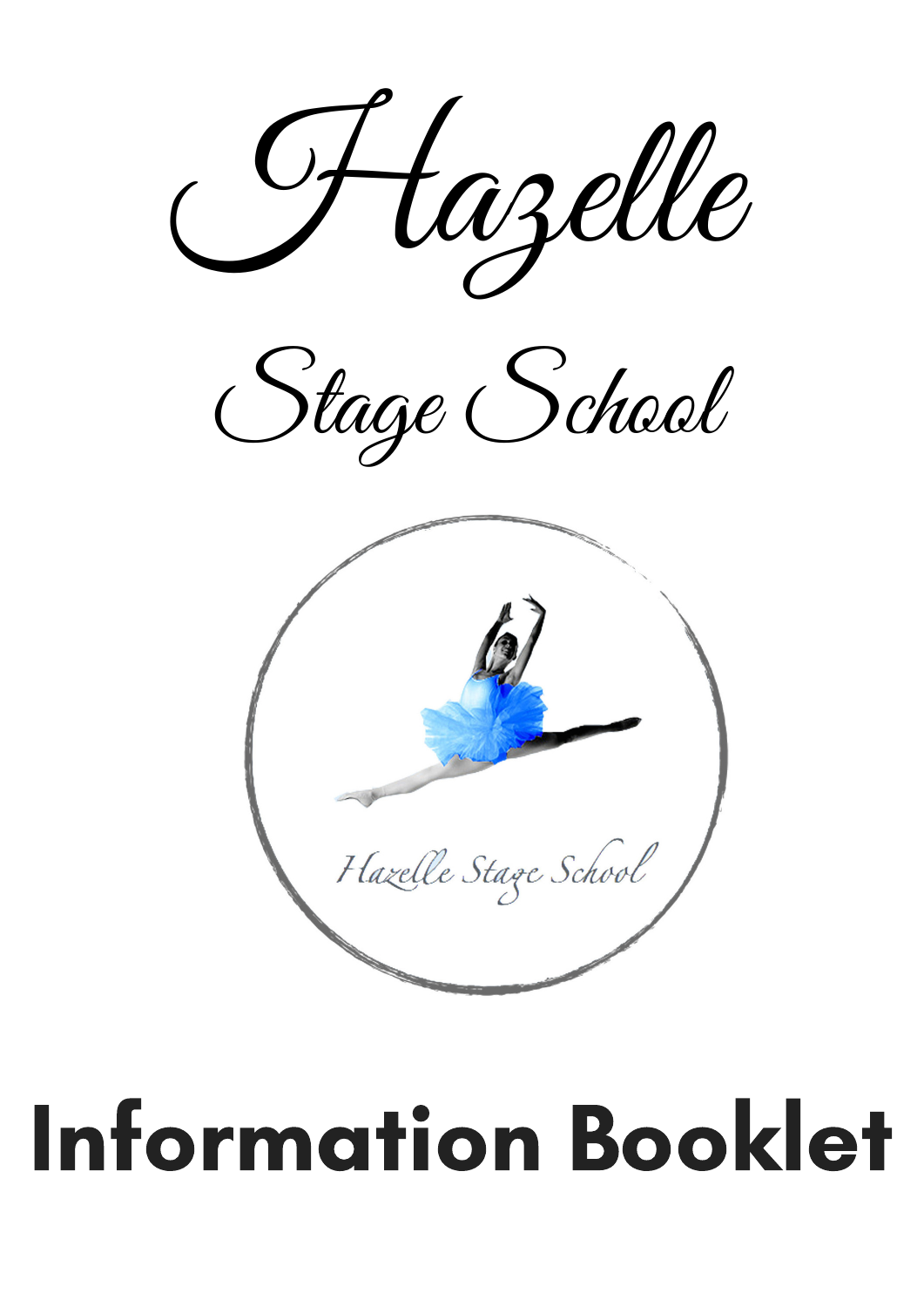# About Us

## DYNAMIC. CREATIVE. UNIQUE

3 words that highlight everything we are about.

An incredible team: lucky enough to be able to transform our passion into our livelihood.

## About Our Namesake: Hazel Cleaver

Grandmother of the current principal, Hazel was the principal of this extremely successful dance school for over 40 years. As Miss Great Britain, a reknowned contortionist and a regular member of multiple well known double acts, Hazel was one of the best in the business. Not only for her work but for what she gave to everyone she taught. Her passion and enthusiasm for dance was second to none. She quite literally lived and breathed dance. She has taught hundreds of children to dance and passed on her knowledge over the years. Of which we all are extremely grateful, she has created stars along the way and those who had met her were well aware of how lucky they were to have known her. Sadly, we lost Hazel in December 2009, but as she wished the school was passed onto her granddaughter to provide the same quality of teaching for many

years to come. She left behind a host of great dancers and enormous shoes to fill and we spend everyday trying to be as great as she was.

## About the Principal: Miss Lauren Stanton A.I.D.T.A. BA (Hons)

Born Birmingham, Trained in Theatrical dance since the age of 3. Trained by Hazel Cleaver, danced in competitions over the UK since 3 years old and now continues to organiser the annual Stage Dance Festival for West Midlands Dance Schools. Performed on TV, BBC, ITV, Travelled worldwide, both working and dancing.

#### About the Team:

We ensure our team are completely in love with dancing so that both children and parents feel they are fully involved in everything we do. We work together as partners to ensure all the children 's needs are met and that the parent' s wishes are brought to life.

FULLY I.D.T.A QUALIFIED AND CRB (now DBS) CHECKED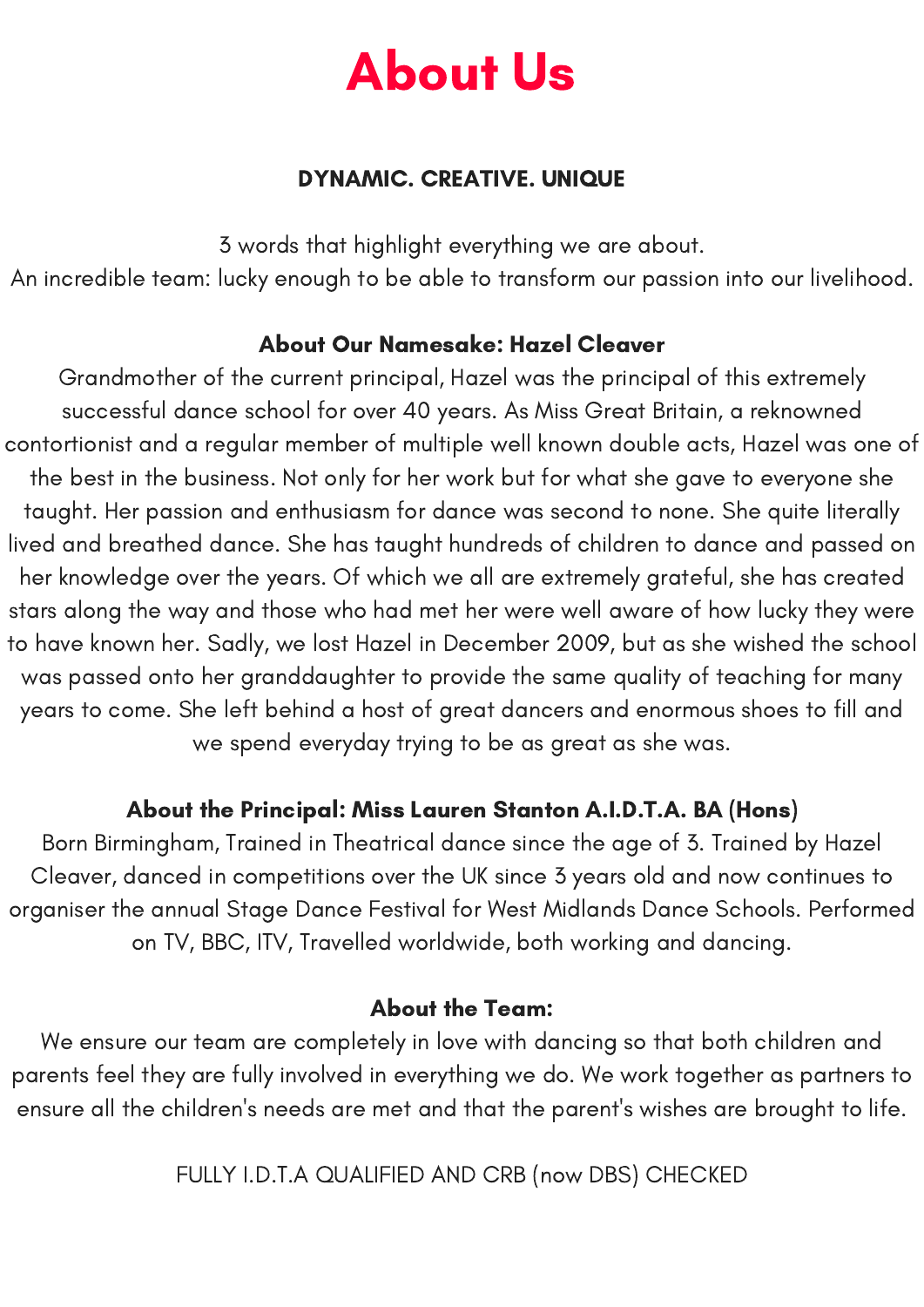# Our Timetable

## Group Classes

## WEDNESDAYS

## TIME

5.00-5.30pm 5.30-6.00pm 6.00-6.30pm 6.30-7.00pm 7.00-7.30pm

## CLASS

Grade 1 Ballet Grade 1 Tap Grade 2 Ballet Grade 2 Tap Grade 4 Tap

## **SATURDAYS**

TIME

09.00-09.30am 09.30-10.00am 10.00-10.30am 10.30-11.00am 11.00-11.30am 11.30-12.00pm 12.00-12.30pm 12.30-1.00pm 1.00-1.30pm 1.30-2.00pm 2.00-2.30pm 2.30-3.00pm

CLASS

Beginners Class Beginners & Prep Modern/Acro Preparatory Ballet & Tap Primary Troupes Singing & Drama Primary Ballet Primary Tap Junior Troupes Acrobatic Technique Intermediate Troupes Modern Technique Classical Technique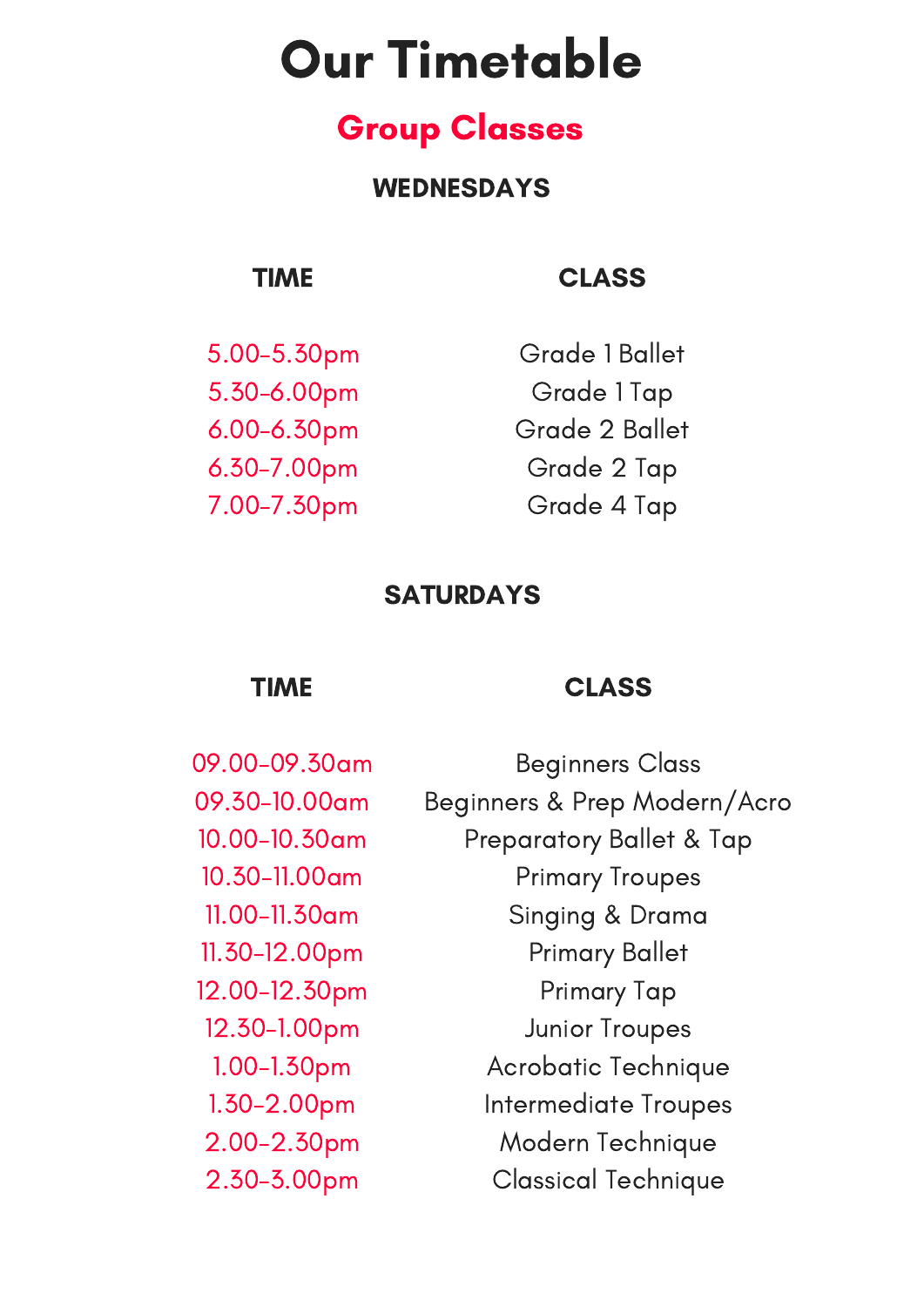## Private Classes & Troupe Classes

# Our Timetable

Private Lessons are available for students wishing to take part in our Festivals which are held twice a year at Moseley Dance Centre.

Private lessons are £10 for 30 minutes and we have some limited availability during the week for those wishing to take up lessons. Private lesson spaces fill up quickly so be sure to pick up your space as early as possible.



May and November

Troupe Classes are available to students who show good attendance and commitment to classes throughout their time at the school.

Classes must be attended weekly to ensure the students place in the troupe.

Troupe Classes are £2.50 per class

Expenses regarding festival entry from private lessons & troupes classes will be festival entry fees & costume hire fees.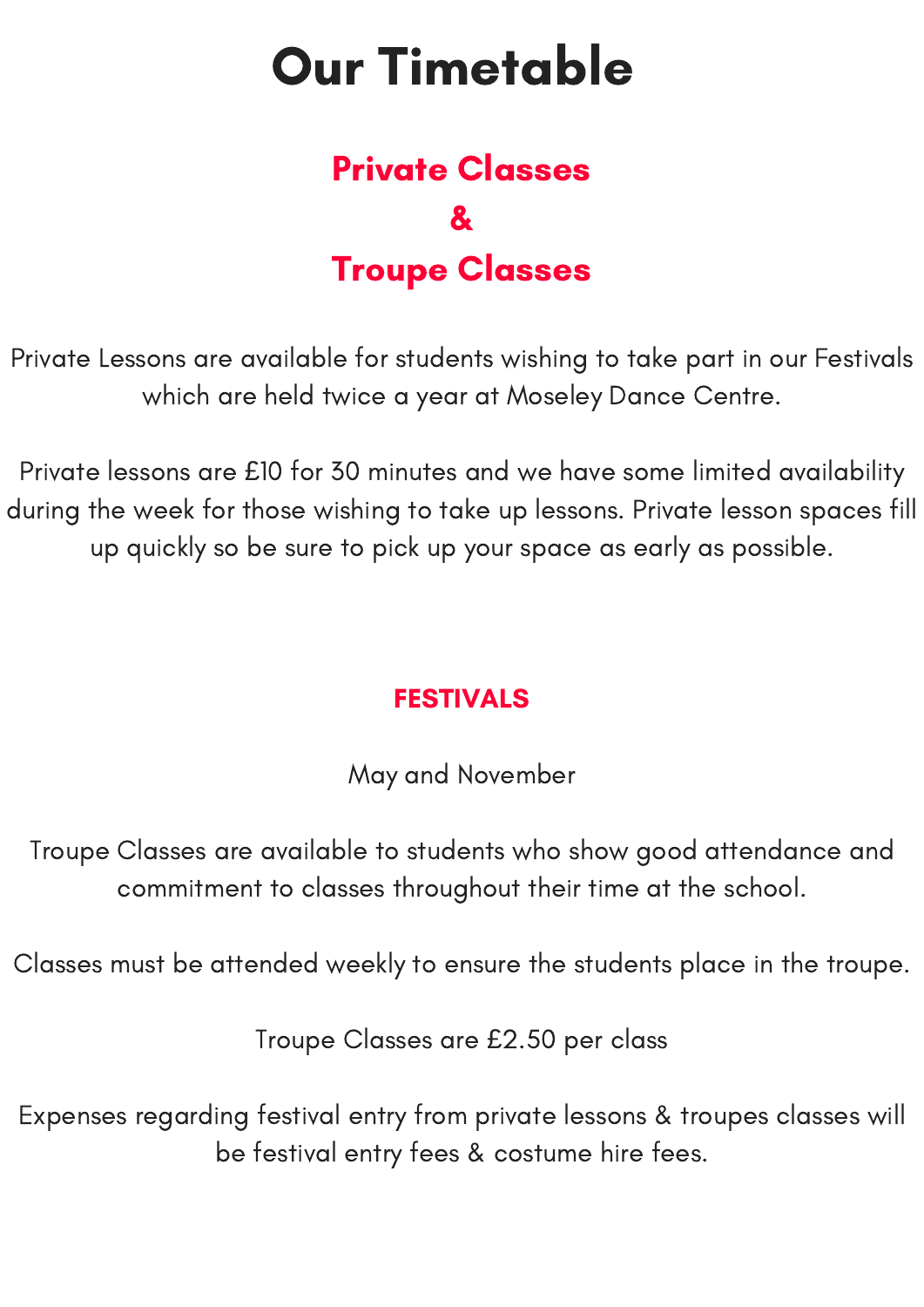# Our Uniform

Our Uniform colours are black and red and all uniform can be ordered and purchased from the reception. Students must come with long hair tied back, girls hair in a bun, no jewellery on.

## For girls:

Basic Package (£42 - up to size 3a) Red Leotard Red Skirt Ballet Socks Ballet Shoes Tap Shoes

## For boys:

Basic Package (£45 - up to size 3a) White Tshirt Black Shorts Ballet Socks Ballet Shoes Tap Shoes

Uniform may also be purchased as separate iterms. Arrival usually takes 1 week on standard uniform.

## Optional Extras:

Leggings Cardigan Personalised Tshirt Personalised Hoodie Personalised Onesie Personalised Rucksack or Holdall Black Trousers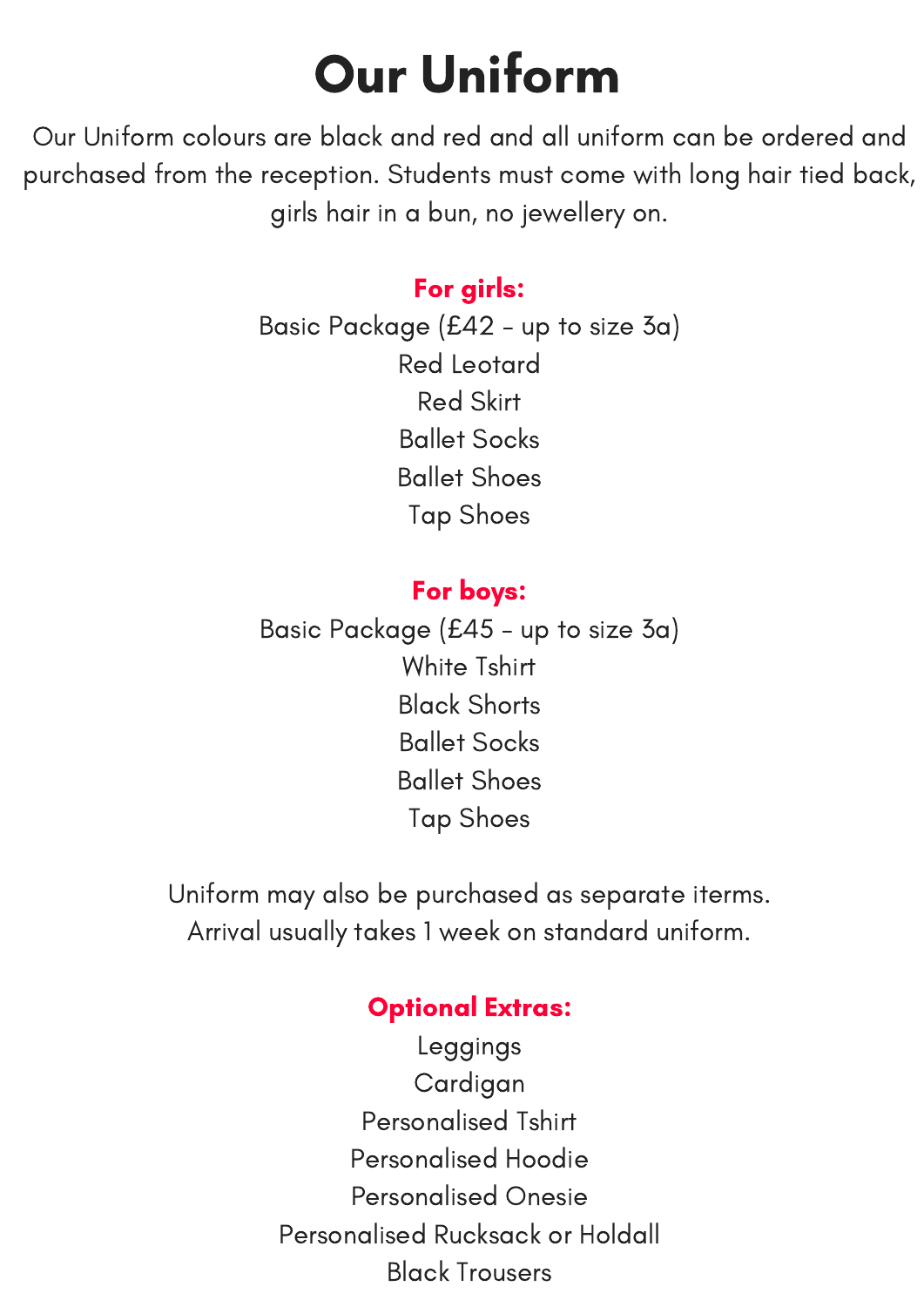# Contact Us

## Dance Enquiries & Questions

## Miss Lauren

Email: hazellestageschool@gmail.com Phone: 0121 449 0779 Mobile: 07940 587 845

Feel free to email at any time of the day. Please keep phone calls within the hours of 9am-7pm

Emails are preferred as evenings and weekends are mostly spent teaching.

## Dance School Address

Moseley Dance Centre 572-574 Moseley Road Balsall Heath Birmingham B12 9AA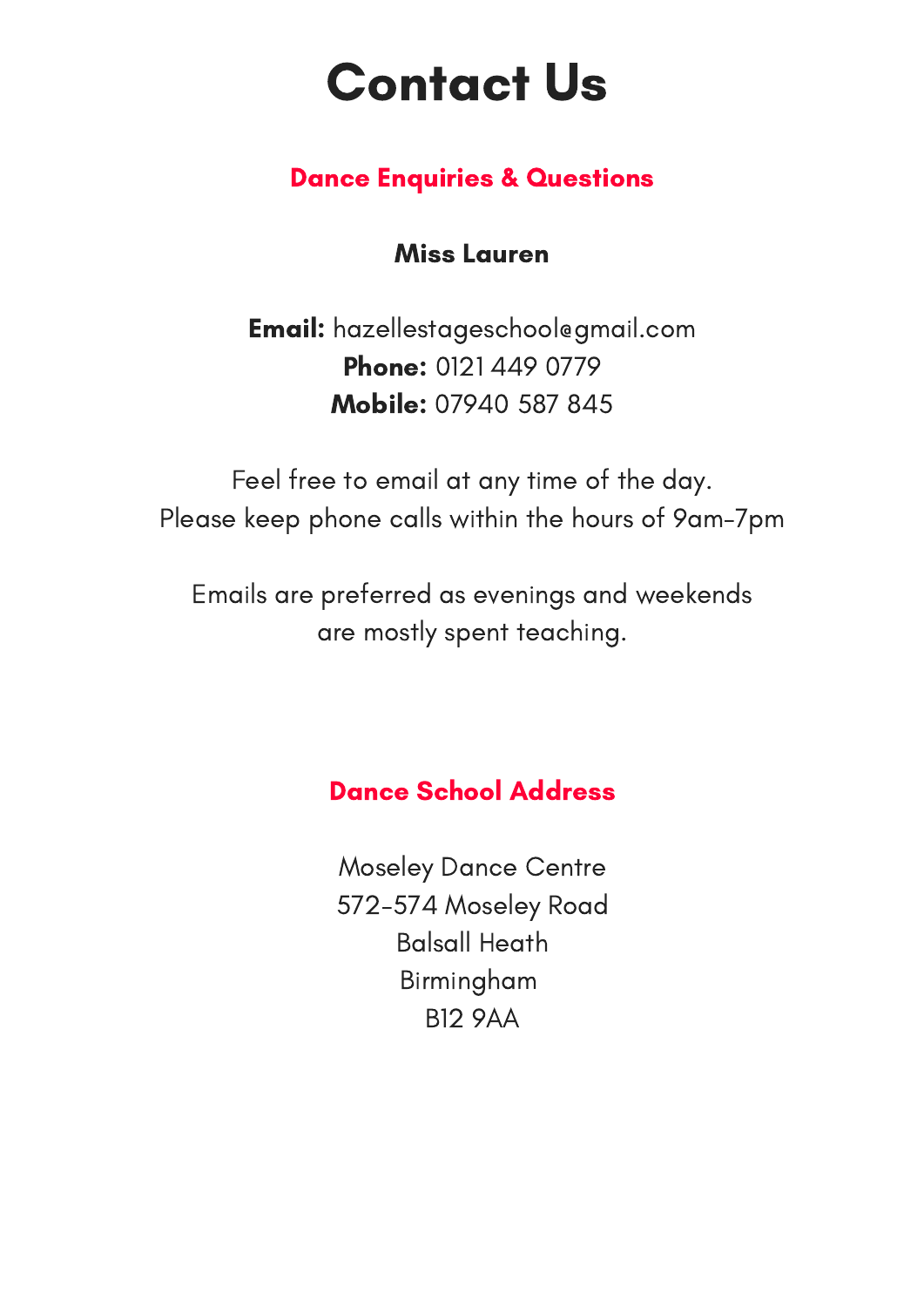Cash Card Bank Transfer **Cheque** 

# **Our Payments**

Forms of payment accepted at Hazelle Stage School are:

Wherever possible please state child' s name alongside payment to avoid any confusion.

If sending children in with fees alone, please be sure to provide said fees in a sealed envelope with the students name on the front.

Please endeavour to pay on time or in advance so that your child

is able to attend their classes regularly.

Your cooperation is much appreciated in this matter.